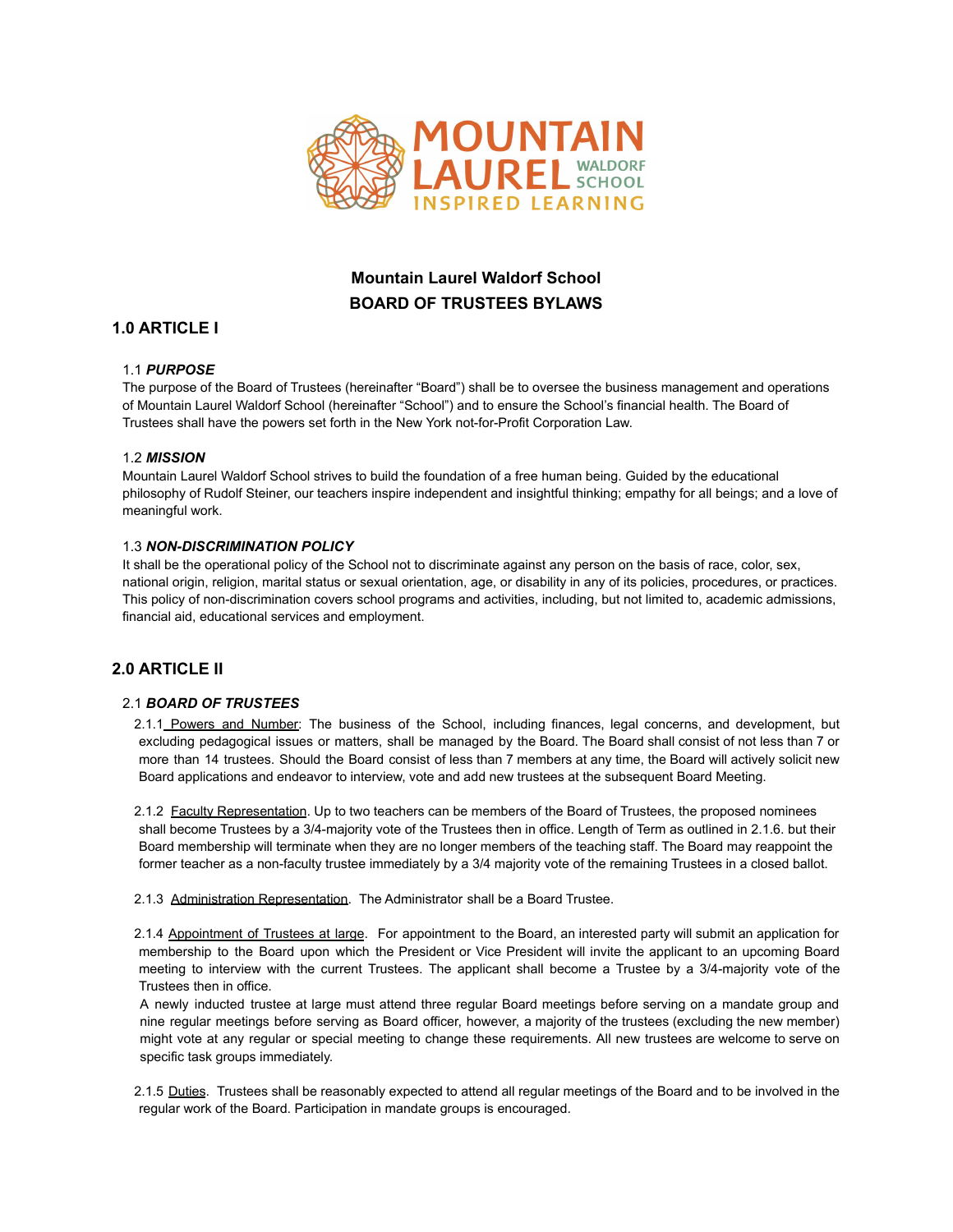2.1.6 Lengths of Terms. Trustees at large are appointed for a three-year term or until death, resignation, or removal. There shall be no limit to the number of terms a Trustee may serve. A month before the expiration of a three-year term, the concerned Trustee shall inform the Board whether he or she would like to be re-appointed to the Board. Reappointment shall be determined by a 3/4 majority of the remaining Trustees in a closed ballot.

2.1.7 Regular Meetings. The Board shall have monthly regular meetings for at least 5 times within a school year, at such time and place, as a majority of Trustees shall determine. There shall be at least one board meeting open to the carrying faculty to attend to issues of joint concern.

2.1.8 Special Meetings. Special meetings of the Board shall be called at any time by the President or upon the request of a majority of Trustees.

2.1.9 Quorum. At each meeting of the Board, a majority of the Trustees shall be present to constitute a quorum for the transaction of business.

2.1.10 Manner of Acting. The affirmative vote of a majority of the Trustees shall be an act of the Board. The rules contained in *The New Robert's Rules of Order* shall govern the Board in all cases in which they are applicable and in which they are not inconsistent with the bylaws of the Board.

2.1.11 Officers. The officers of the School shall be the President, Vice-President, Secretary, and Treasurer, and the Board may from time to time appoint such other offices as deemed necessary. All officers must be members of the Board. The officers shall be elected by a majority of the Trustees for a three-year term. Upon the resignation, removal, or vacancy of any office, the Trustees shall elect by majority vote a successor to fulfill the term until the next Annual Meeting of the Board. There shall be no limit on the number of terms an officer may serve.

2.1.11.1 Duties of Officers. The officers shall have the following duties:

2.1.11.2 President. The President shall preside at the meetings of the Board and shall perform such other duties as may be assigned from time to time by the Board. He/she will be a member of the steering committee.

2.1.11.3 Vice President. The Vice President shall have such powers and shall perform such duties as shall be assigned by the Board. In the absence or disability of the President, the Vice President shall preside at meetings of the Board and shall exercise the functions of President. He/she will be a member of the steering committee.

2.1.11.4 Secretary. The Secretary shall keep minutes of the meetings of the Board and shall have such duties as may be assigned from time to time by the Board.

2.1.11.4.1 Keep minutes of regular and special meetings of the Board;

2.1.11.4.2 Publish appropriate resolutions of the Board to the faculty and community as appropriate,

2.1.11.4.3 See that all notices and reports are duly given or filed in accordance with these bylaws or as required by law;

2.1.11.4.4 Be custodian of the records (other than financial) and in general, have such other powers and perform such other duties as shall be assigned by the Board.

2.1.11.5 Treasurer. The Treasurer, together with the Finance Group and the Board is responsible for all financial matters in conducting the business of the School.

2.1.11.5.1 Additional responsibilities include serving on the Finance Group to develop fiscal policy and guidelines together with the Finance Group and in close consultation with the Board.

2.1.11.5.2 The Treasurer shall render to the Board, whenever required, an account of the financial condition of the School.

#### 2.1.12 Resignations.

2.1.12.1 Any Trustee may resign at any time by giving written notice to the President. The resignation is effective immediately.

2.1.12.2 Missing more than 3 scheduled Board Meetings within a School Year shall be deemed a resignation.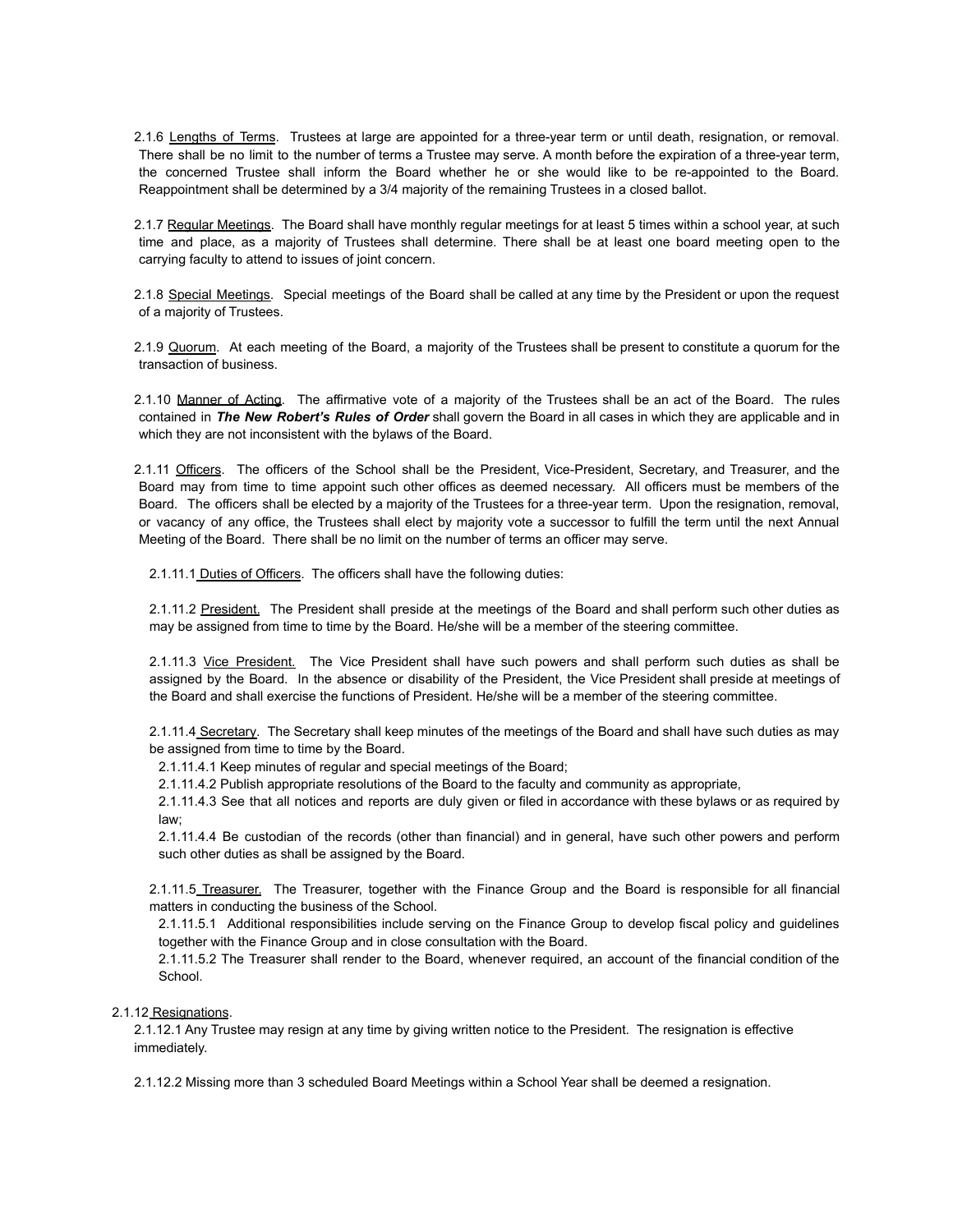2.1.12.3 Removal. Any Trustee may be removed with or without cause by majority vote of the remaining Trustees. 2.1.13 Annual Meeting. The Annual Meeting of the Board shall be held preferably during the month of September, that its purpose shall be fivefold:

2.1.13.1 Conduct such business of the Board that is necessary for the benefit of the School and pursuant to its duties under the law;

2.1.13.2 So that any vacant offices on the Board shall be filled;

2.1.13.3 So that the Treasurer shall render to the Board an annual report of the preceding fiscal year;

2.1.13.4 So that the President shall report to the Board on the membership and condition of the current Board mandated groups;

2.1.13.5 So that the Faculty Representatives shall report to the Board on the membership and condition of the Faculty and of the Faculty mandated groups.

## **3.0 ARTICLE III**

#### 3.1 **Standing Committees of the Board**

#### 3.1.1 **Board Steering Group**

The Board President, the Board Vice President, and the School Administrator shall meet to set the agenda for regular Board meetings.

## **4.0 ARTICLE IV**

#### **4.1 School Administrator Responsibilities**

#### 4.1.1 **Administrator/Director responsibilities:**

The school administrator is accountable for the operations of the program and activities of MLWS, in keeping with the mission and vision of the school and the direction as set by the SMS Board. The Administrator must represent the Board and embody the vision of the school in its relations with faculty, staff, students, families and the community.

Duties:

- Reports directly to the MLWS Board of Directors.
- Assumes the responsibility for the day-to-day operation of the school.
- Acts as liaison between the Board and the school.
- Oversees the business operations.
- Supervises and oversees all faculty and staff with respect to non-pedagogical matters.
- Provides administrative and professional leadership for faculty and staff.

• Oversees the development, implementation, and evaluation of programs and services that support the mission, vision, and strategic goals of the school.

- Provides leadership for activities which affect the current and future development of the school
- Participates in the selecting and hiring of properly qualified persons to serve as members of the faculty.
- Builds relationships with prospective and current parents supporting the admission and retention of children in the school.

• Represents the school to all of its constituents including neighborhood and community, parents, students, business community, faculty, staff and the educational community.

## **5.0 ARTICLE V**

## 5.1 *ANNUAL BOARD REPORTS*

Written Report. The Board shall prepare a written report of the financial condition and business health of the School, available to the public upon demand, no later than November 30 of each year. **An independent audit of the School's books shall be part of the report.**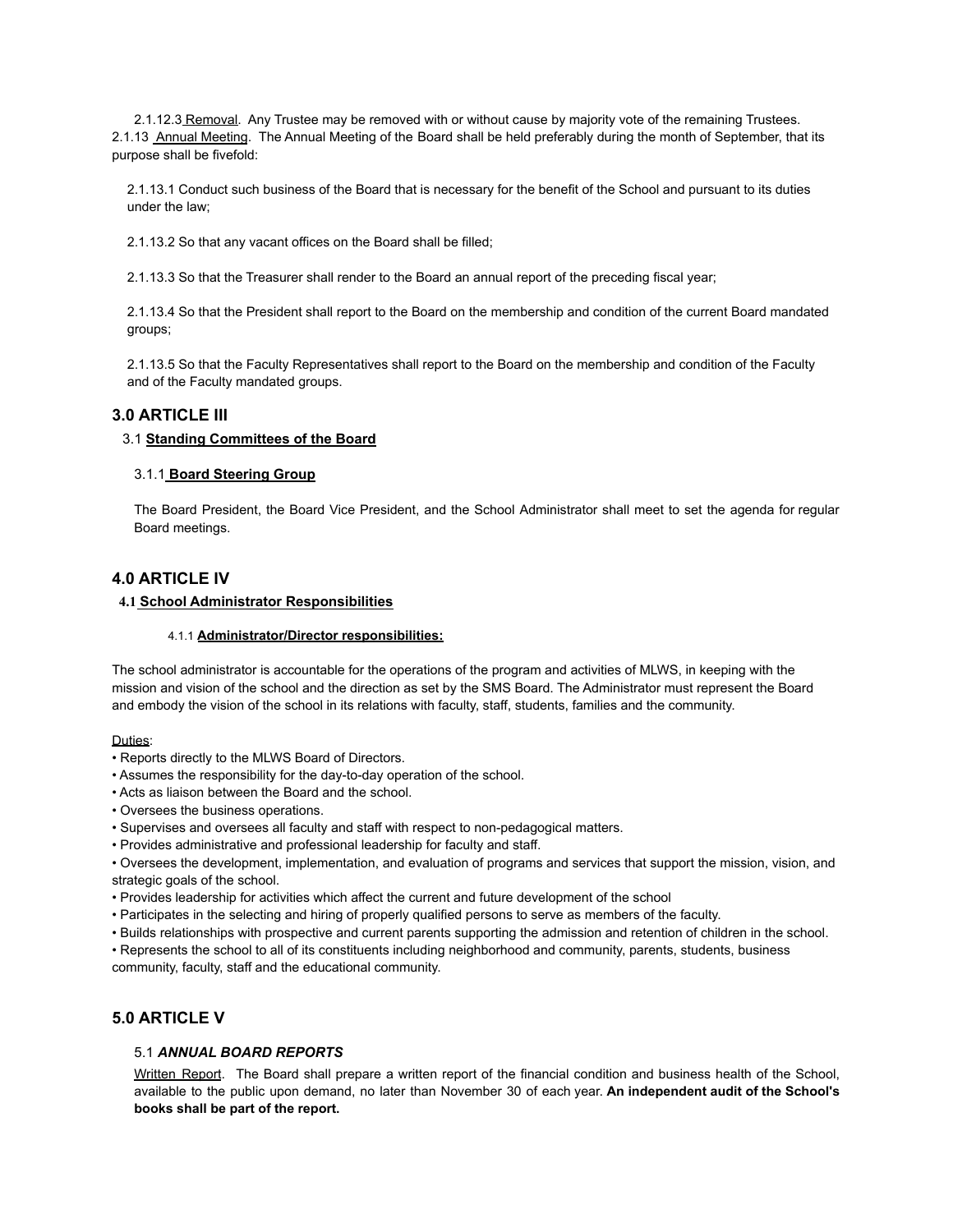## **6.0 ARTICLE VI**

#### 6.1 *TAX EXEMPT STATUS*

#### 6.1.1 *Activities*

Notwithstanding any other provision of the by-laws, the School/corporation shall not carry on any other activities not permitted to be carried on by a corporation exempt from Federal Income Tax under Section 501 (c) (3) of the Internal Revenue Code of 1954 (or Revenue Law) or by a corporation, contributions to which are deductible under Section 170 (c) (2) of the Internal Revenue Code of 1954 (or the corresponding provision of any future United States Internal Revenue Law).

#### 6.1.2 *Dissolution*

The dissolution of the School/corporation assets shall be distributed for one or more exempt purposes within the meaning of Section 501 (c) (3) of the Internal Revenue Code or corresponding section of any future federal tax code or shall be distributed to the federal government or to a state or local government, for a public purpose.

## **7.0 ARTICLE VII**

#### 7.1 *CONTRACTS, CHECKS, DEPOSITS, GIFTS*

#### 7.1.1 CONTRACTS

The Board of Trustees may authorize any officer or officers, agent or agents of the School, in addition to the officers so authorized by these bylaws, to enter into any contract or execute and deliver any instruments in the name of and on behalf of the School. Such authority may be general or confined to specific instances.

## 7.1.2 CHECKS AND DRAFTS

All checks, drafts or orders for the payment of money, notes or other evidences of indebtedness issued in the name of the School shall be signed by such officer or officers, agent or agents of the School and in such manner as shall from time to time be determined by resolution of the Board of Trustees. In the absence of such determination by the Board of Trustees, such instruments shall be signed by the Treasurer or an Assistant Treasurer and countersigned by the President or a Vice President of the School.

### 7.1.3 DEPOSITS

All funds of the school shall be deposited from time to time to the credit of the School in such banks; trust companies or other depositories as the Board of Trustees may select.

#### 7.1.4 GIFTS

The Board of Trustees may accept on behalf of the School any contribution, gift, bequest or devise for the general purposes or for any special purpose of the School.

## **8.0 ARTICLE VIII**

#### 8.1 *INDEMNIFICATION*

Any person, and his or her heirs, executors or administrators, shall be held harmless by the School from and against all costs and expenses which may be imposed upon or reasonably incurred by him or her in connection with or resulting from any claim, action, suit, or proceeding in which he or she may be involved by reason of his/her being or having been a Trustee, Officer or employee of the School. The term "costs and expenses includes, but is not limited to attorney's